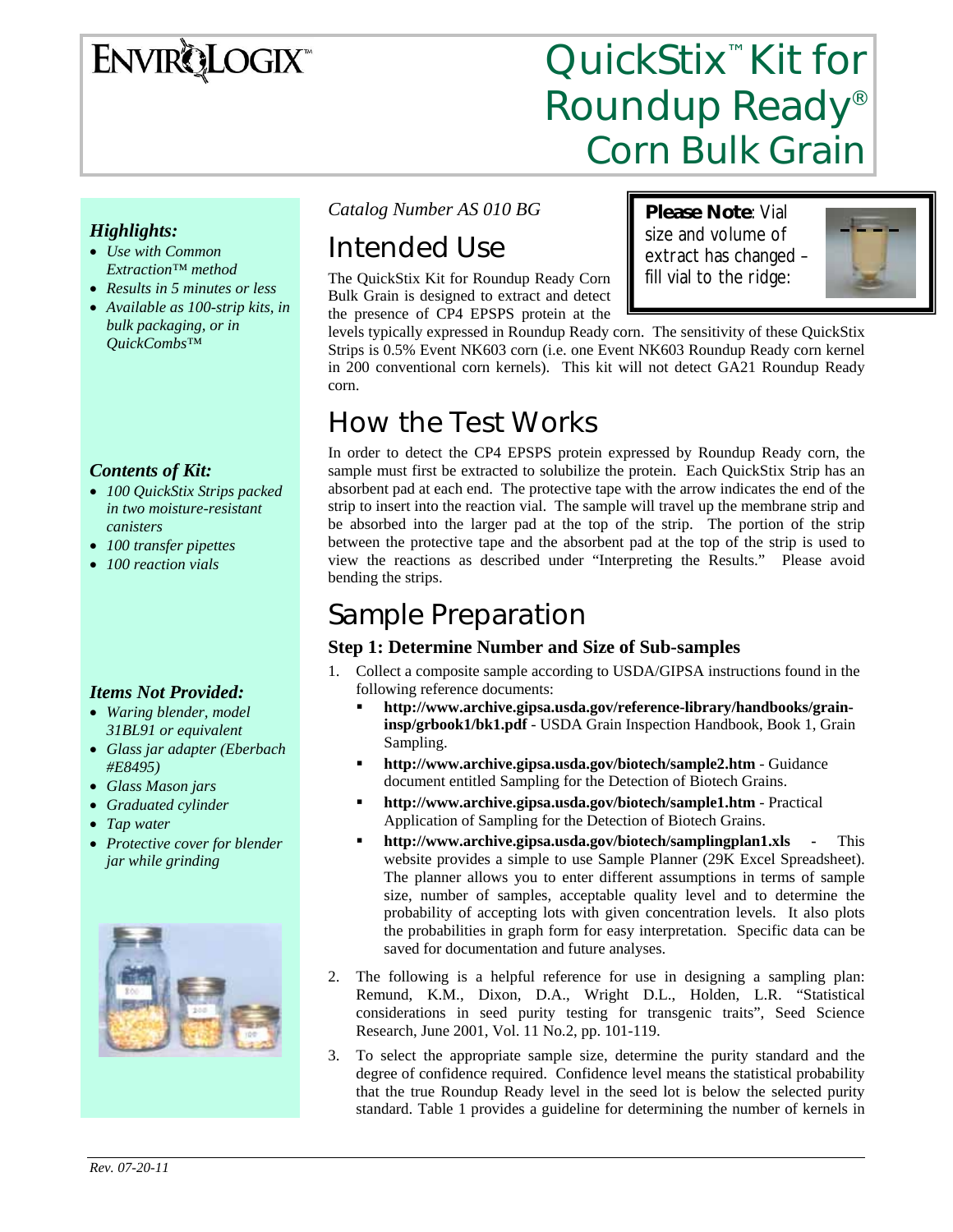

*Corn Common Extraction Grams of Corn x 1.5=mL of water* 

*For example: (100 x 0.25)=25g x 1.5= 38mL water* 



*Shake, wetting entire sample* 



*Avoid pulling up particles when drawing sample* 



*Fill vial to ridge with extract* 

each sub-sample that are necessary to provide effective screening for different GM concentrations at the 95% and 99% confidence levels.

Table 1 – Corn Number of 200 kernel sub-samples required

| Confidence    | Roundup Ready Screening Level |    |      |       |
|---------------|-------------------------------|----|------|-------|
| Level $(\% )$ | Event NK603 Corn              |    |      |       |
|               | 5%                            | 1% | 0.5% | 0.25% |
|               |                               |    |      |       |
| <b>JQ0</b>    |                               |    |      |       |

Note: Screening at the 0.5% Event NK603 Roundup Ready concentration level, with 95% confidence, would require testing 3 sub-samples of 200 kernels with all subsamples negative.

For other sampling scenarios or different screening or confidence levels, refer to the USDA/GIPSA Excel spreadsheet described under Step 1 above, or call EnviroLogix Technical Support for assistance.

### **Step 2: Determine Sub-sample Weight, Jar Size and Grind Times**

- 1. Determine average weight of individual grain to be tested (weigh 100 seeds, divide by 100).
- 2. Calculate the weight of the number of grains to be tested (Number of grains X Average Weight/Grain). Table 2 lists the guidelines for jar size and grinding time according to sample weight.

#### **Table 2**

| Commodity | Sample Weight (g) | Jar Size (oz.) | Grind Time (sec.) |
|-----------|-------------------|----------------|-------------------|
| Corn      | 10-25             |                |                   |
|           | $25 - 65$         |                | 30                |

3. Choose an appropriate jar size for your sample based upon Table 2 above.

### **Step 3: Prepare the Sample**

- 1. Weigh sample into the appropriate size glass Mason jar.
- 2. Put protective cover over the jar attached to the blender.
- 3. Grind sample with a Waring blender (or equivalent) and jar adapter on high speed for specified grinding time or until all whole grains are broken.
- 4. Add the volume of tap water calculated by the formula at left.
- 5. Cap and shake jar vigorously until the entire sample is wet (20-30 seconds, depending on the number of grains). Sample will begin to settle immediately and liquid can be drawn off at that time.
- 6. Draw up liquid portion from above the settled sample and dispense extract into reaction vial until it is filled (this will take 2-3 transfers). Avoid pulling up particles. Allow extract to settle in the reaction vial for 30 seconds before adding a test strip.
- 7. To prevent cross-contamination thoroughly clean blender parts and jars of dust and residue prior to preparation of a second sample. Use a new transfer pipette and reaction vial for each sample.

# How to Run the QuickStix Strip Test

- 1. Allow refrigerated canisters to come to room temperature before opening. Remove the QuickStix Strips to be used. Avoid bending the strips. Reseal the canister immediately.
- 2. Place the strip into the reaction vial. The sample will travel up the strip. Reaction vials will stand on their own or may be inserted into the cardboard racks provided.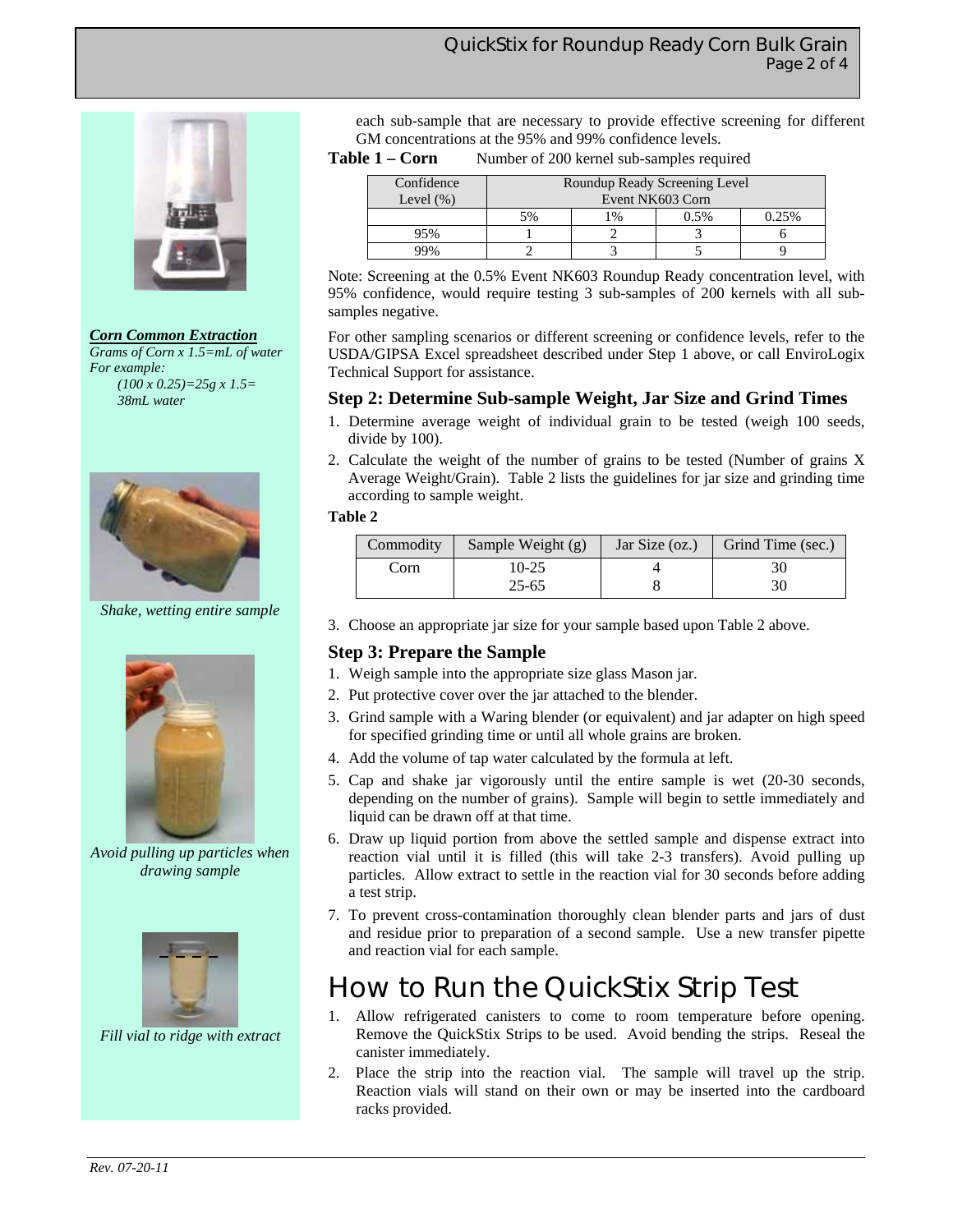### QuickStix for Roundup Ready Corn Bulk Grain Page 3 of 4





*Any clearly discernable pink Test Line is considered positive* 



- 3. Allow the strip to develop for 5 minutes before making final assay interprettations. Positive sample results may become obvious much more quickly.
- 4. To retain the strip, cut off and discard the bottom section of the strip covered by the arrow tape.

**NOTE: Use extreme caution to prevent sample-to-sample cross-contamination with grain, fluids, or disposables.** 

# Interpreting the Results

Development of the Control Line within 5 minutes indicates that the strip has functioned properly. Any strip that does not develop a Control Line should be discarded, and the sample re-tested using another strip.

If the extract is from a sample containing at least 0.5% Event NK603 Roundup Ready corn (1 in 200), a second line (Test Line) will develop on the membrane strip between the Control Line and the protective tape. *The results should be interpreted as positive for CP4 EPSPS protein expression.* 

If the extract is from a negative sample, the strip will only show the control line. The result can not be taken to indicate that the sample is free of GA21 corn.



# Kit Storage

QuickStix can be stored at room temperature, or refrigerated for a longer shelf life. Note the shelf life on the kit box for each storage temperature. The kit may be used in field applications; however, prolonged exposure to high temperatures may adversely affect the test results. Do not open the desiccated canister until ready to use the test strips.

# Precautions and Notes

- This kit is designed to screen for presence or absence only, and is not meant to be quantitative.
- This product is currently not applicable for use in any other crop or in leaf or individual seed testing.
- As with all tests, it is recommended that results be confirmed by an alternate method when necessary.
- The assay has been optimized to be used with the protocol provided in the kit. Deviation from this protocol may invalidate the results of the test.
- The results generated through the proper use of this diagnostic tool reflect the condition of the working sample directly tested. Extrapolation as to the condition of the originating lot, from which the working sample was derived, should be based on sound sampling procedures and statistical calculations which address random sampling effects, non-random seed lot sampling effects and assay system uncertainty. A negative result obtained when properly testing the working sample does not necessarily mean the originating lot is entirely negative for the analyte or protein in question.
- Warning: a strong positive result may safely be interpreted in as little as 2 minutes after sample addition. It is not safe, however, to interpret negative results prior to 5 minutes.
- Protect all components from hot or cold extremes of temperature when not in use.